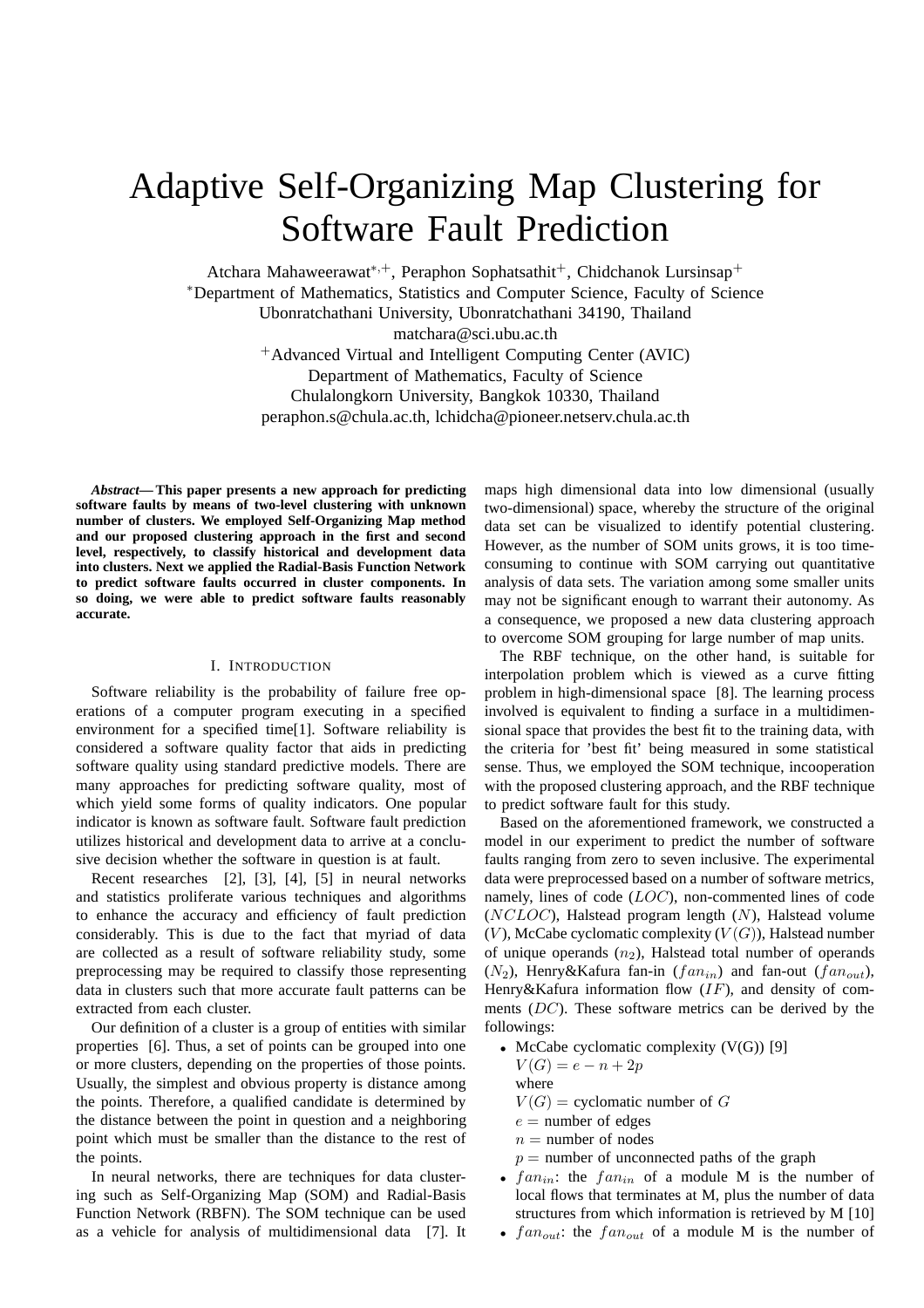local flows that emanates from M, plus the number of data structures that is updated by M [10]

- The information flow (IF) is measured by the formula [10]  $IF = (fan_{in} \times fan_{out})$
- Halstead's software science [9] is defined as Lenght(N) =  $N_1 + N_2 = n_1 log_2(n_1) + n_2 log_2(n_2)$  $Volume(V) = Nlog_2(n) = Nlog_2(n_1 + n_2)$ where

 $n_1$  = the number of distinct operators that appear in a program

 $n_2$  = the number of distinct operands that appear in a program

 $N_1$  = the total number of distinct operators occurrences  $N_2$  = the total number of distinct operands occurrences

• Density of comments (DC) [10]

 $DC = CLOC/LOC$ 

where CLOC is the number of comment lines of program text.

We classified the data into several groups using the SOM technique and the proposed approach. These groups of data were then fed into the models for software fault prediction. The results were analyzed to find some fundamental factors that contributed to fault occurrence.

This paper is organized as follows. Section II explains the concepts and the algorithm of Self Organizing Map. Section III discusses an approach for data clustering technique after applying the SOM method. Section IV derives the radial-basis membership function. Section V describes how to construct the fault preditive model by employing Radial-Basis Function Network and the analysis of the result so obtained. Some final remarks are given in Section VI.

## II. SELF ORGANIZING MAP (SOM)

# *A. Concepts*

There are two aspects involved in SOM method, namely, visualization and abstraction [11]. The first aspect offers a powerful tool to visualize high-dimensional data by simple geometric relationships on low-dimensional display. The other aspect compresses information yet preserving the most important topological and metric relationships of the primary data elements. From the theoretical standpoint, SOM is a neural network algorithm that maps nonlinear projection characteristics of high-dimensional space of sensory input signals onto a low-dimension array of neurons [11]. The goal of SOM method is to detect features from input space by transforming an incoming signal pattern of arbitrary dimensions to a oneor two-dimensional discrete map [8].

The SOM network consists of a 2-D matrix of neurons. Each neuron is identified by its location and weight vector [7]. The network is based on competitive learning, i.e., *the output neurons of the network compete among themselves to be activated or fired, with the result that only one output neuron, or one neuron per group, is on at any time*. All the output neurons that win the competition are called *winner-take-all* neurons [8].

# *B. The SOM Algorithm*

The SOM algorithm may be described as a nonlinear, ordered, and smooth mapping of high-dimensional input data domain onto elements of a regular, low-dimensional array [11]. The mapping process can be explained by the SOM algorithm as follows:

Let

| $W_{i,j} \in \Re^n$ | be the weight vector of the neuron |
|---------------------|------------------------------------|
|                     | with coordinate $(i, j)$           |
| where               | $i=1,2,\ldots,COL$                 |
|                     | $i=1,2,\ldots, ROW$                |
|                     | $COL$ is the total columns         |
|                     | $ROW$ is the total rows in the map |
|                     |                                    |

 $X_k \in \mathbb{R}^n$   $k = 1, 2, ..., p$  be the input pattern<br>where *n* is total input patterns  $p$  is total input patterns

$$
W_{i_0,j_0}
$$
 be the weight vector of the winning neuron

- 1) Initialize the weight vectors with small arbitrary values
- 2) Apply an input pattern to the network
- 3) Find the winning neuron according to the equation

$$
||X(t) - W_{i_0, j_0}(t)||
$$
  
=  $min_{i,j} ||X(t) - W_{i,j}(t)||$  (1)

where  $t$  is the iteration number

4) Adjust weight vectors of the winning neuron and the neighbor neurons

$$
W_{i,j}(t+1) = W_{i,j}(t) + \alpha(t)N(i, j, i_0, j_0, t)[X(t) - W_{i,j}(t)]
$$
\n(2)

where

$$
\alpha(t) \qquad \text{is the learning rate} \n\text{for iteration } t \nN(i, j, i_0, j_0, t) \qquad \text{is the neighborhood} \n\text{function}
$$

- 5) Repeat steps 2-4 until all input patterns are used
- 6) Repeat steps 2-5 for the number of epochs

Network training is carried out by repeating the above process for the predefined number of epochs.

## III. CLUSTERING OF THE SELF ORGANIZING MAP

Conventional SOM technique employs the same predefined number of weight vectors or neuron units as the number of clusters to organize group mapping. Nevertheless, if the number of clusters is not known prior to organizing process commences, the U-matrix display [12], [7], [13] may yield blurry boundaries that are difficult to determine the exact number of clusters. As a consequence, we incorporated the twolevel SOM approach [14] using nearly equi-numbered neuronto-data units to algorithmically adjust the data grouping. We considered a widely adopted optimal clustering definition which is a partition minimizing the distance among the data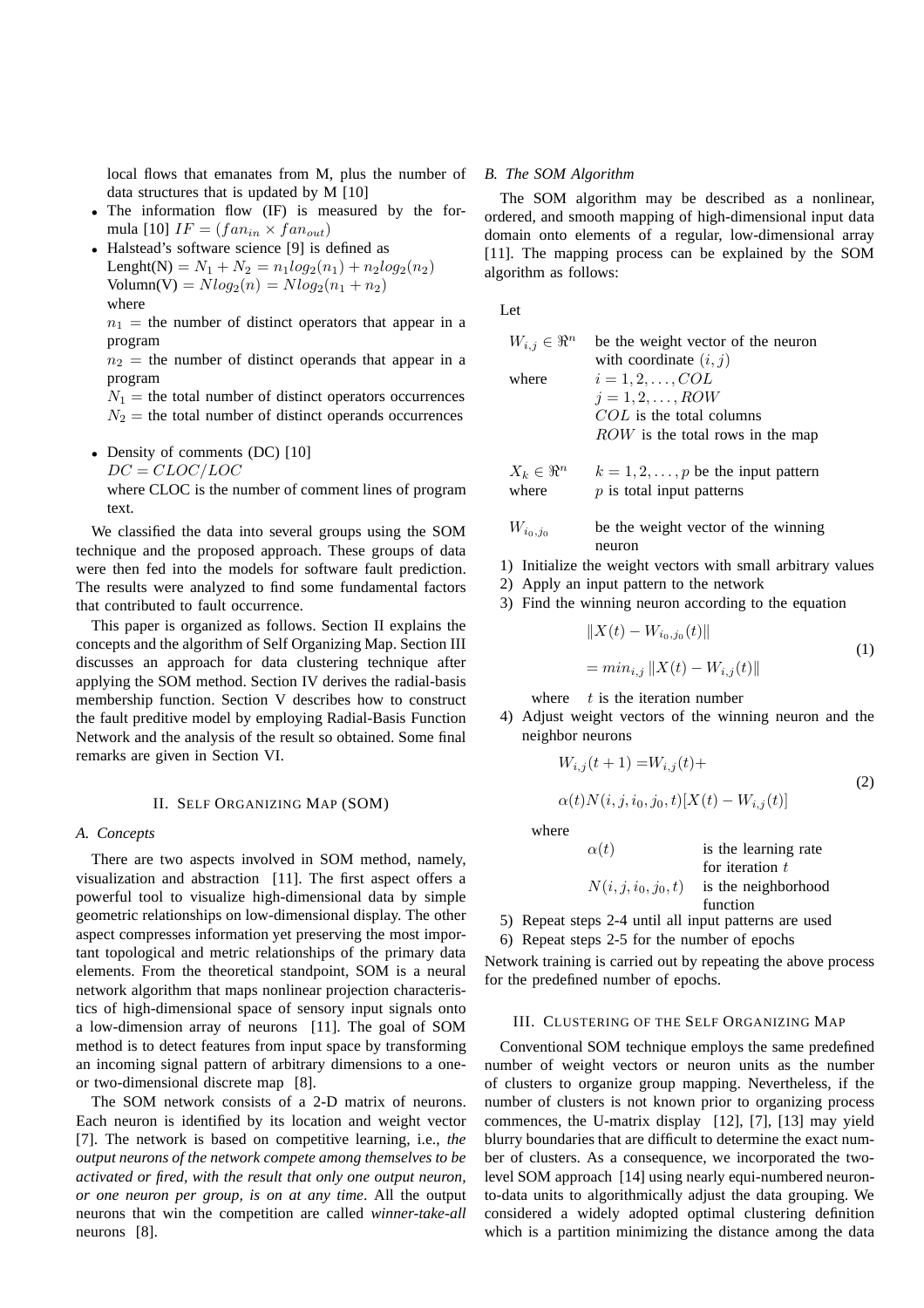points within the cluster, as well as maximizing the distance between clusters [14]. The within-cluster and between-clusters distances can thus be defined in several ways as depicted in the table I [14] shown below.

# TABLE I CLUSTER DISTANCE SPACING

| Within-cluster distance<br>Between-clusters distances<br>$N_k$<br>and     | $S(Q_k)$ and $x_j \in Q_l, k \neq l$<br>$d(Q_k, Q_l); x_i, x_{i'} \in Q_k,$<br>$i \neq i'$ .<br>is the number of samples<br>in cluster $Q_k$<br>$c_k = 1/N_k \Sigma_{x_i \in Q_k} x_i$                                        |
|---------------------------------------------------------------------------|-------------------------------------------------------------------------------------------------------------------------------------------------------------------------------------------------------------------------------|
| Within-cluster distance                                                   | $S(Q_k)$                                                                                                                                                                                                                      |
| average distance<br>nearest neighbor distance<br>centroid distance        | $S_a = \frac{\sum_{i,i'}   x_i - x_{i'}  }{N_k (N_k - 1)}$<br>$S_{nn} = \frac{\Sigma_i \min_{i^\prime} \left\{\left\ \left x_i - x i^\prime\right\  \right\}\right\}}{N_{\nu}}$<br>$S_c = \frac{\Sigma_i   x_i - c_k  }{N_k}$ |
| Between-cluster distances                                                 | $d(Q_k, Q_l)$                                                                                                                                                                                                                 |
| single linkage<br>complete linkage<br>average linkage<br>centroid linkage | $d_s = min_{i,j} \{   x_i - x_j   \}$<br>$d_{co} = max_{i,j} \{   x_i - x_j   \}$<br>$d_a = \frac{\Sigma_{i,j}   x_i - x_j  }{N_i N_i}$<br>$d_{ce} =   c_k - c_l  $                                                           |

We opted for Euclidean norm to define the distance norm  $\left\| \cdot \right\|$ due to its popularity with SOM.

Many clustering methods such as k-means and Isodata method [15] need to know the number of clusters in advance to properly group input data. Our approach however, does not require a predefined cluster number. The proposed approach uses the average distance among member points in the same cluster and average number of linkages between-cluster distance to determine the number of clusters required. We established a pair-wise distance matrix of all weights and data points for subsequent computations look up. The algorithm for computing cluster number is as follows:

1) Calculate the distance between each weight unit and other weight units according to:

$$
d_{(p,q)} = \|W_p - W_q\| \tag{3}
$$

where

 $W_p$  is weight unit p<br> $W_q$  is weight unit q is weight unit  $q$  $d_{(p,q)}$ is the distance between weight units  $p$  and  $q$ 

2) For each weight unit, find another weight unit which has minimum distance from itself to the weight unit under consideration. This can be done by looking up the weight unit which satisfies equation below.

$$
||W_p - W_{pmin}|| = min_{q=1}^n ||W_p - W_q||
$$
 (4)

where

 $W_{pmin}$  is the weight unit with minumum distance from weight unit  $p$  to itself  $n$  is the number of all other weight units

- 3) Define a threshold parameter  $(d_{mem})$ . This threshold is the maximum distance in the pair-wise distance matrix that is used in cluster member computation [16].
- 4) Find a very close pair of weight units satisfying this condition:

**IF** W<sup>p</sup> *has minimum distance from itself to* W<sup>q</sup>

**AND** W<sup>q</sup> *has minimum distance from itself to*  $W_p$ 

$$
AND \qquad d_{(p,q)} \leq d_{mem}
$$

**THEN**  $(W_p, W_q)$  *is a very close pair of weight units*

The result is a set of clusters, each of which containing two (at most 3 in case of a tie) points with the smallest average distance, that could be subsequently merged.

5) Merge two clusters to one. A cluster can be merged to another cluster if the average distance between members of both clusters is not greater than the member threshold value<br>IF

**IF** 
$$
\frac{\sum_{a,b}||W_a - W_b||}{n_A \times n_B} \leq d_{mem}
$$

**THEN** *Cluster* A *and Clust* B *can be merged to one cluster*

where

| $W_a$     | is the weight unit from cluster $A$ |
|-----------|-------------------------------------|
| $W_{h}$   | is the weight unit from cluster $B$ |
| $d_{mem}$ | is the member treshold              |
| $n_A$     | is the total members of cluster A   |
| $n_{B}$   | is the total members of cluster $B$ |

- 6) Repeat the above cluster merging step. The above cluster merging process is repeated to combine any clusters whose average distances among the members of participating clusters is not greater than the member threshold value. The procedure terminates when no more cluster is eligible.
- 7) Assign the remaining weight units to all merged clusters. After the last step, if there are weight units which cannot be grouped into the clusters, each of which will be assigned to an arbitrary cluster or grouped as a new cluster based on the distance from itself to the weight unit of the existing cluster. The procedures are as follows:
	- a) Identify the closest weight unit  $(W_{uc})$  of an unclassified weight unit  $(W_u)$
	- b) Determine whether that closest weight unit of the unclassified weight unit is a member of any cluster. If so and the average distance from the unclassified weight unit and the members of a cluster is not greater than the member threshold value  $(d_{mem})$ , assign the unclassified weight unit to this cluster.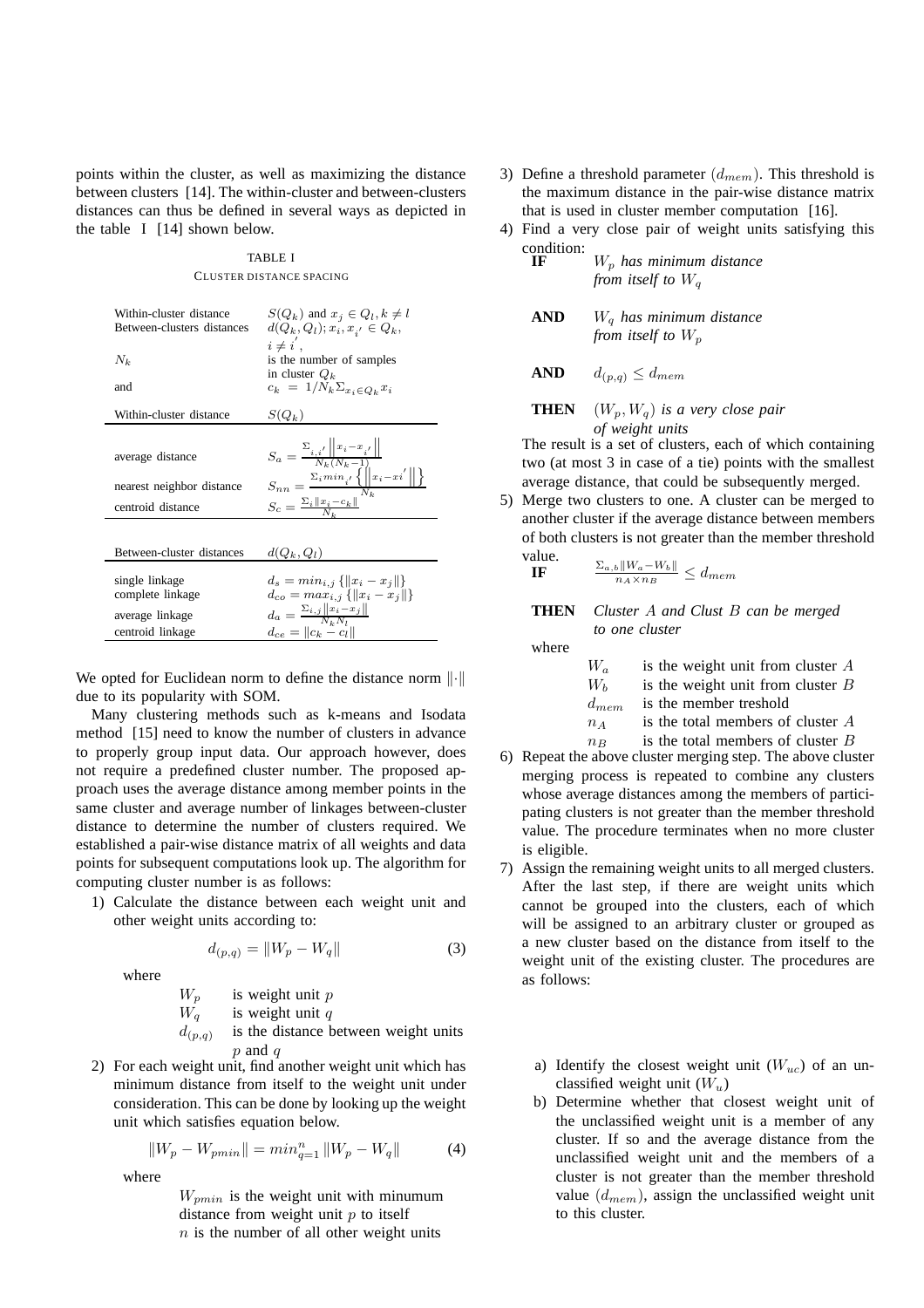**IF**  $d_{(w_u,w_{uc})} \leq d_{mem}$ 

**AND**  $W_{uc} \in C_A$ 

$$
\mathbf{AND} \qquad \tfrac{\Sigma_a \|W_u - Wa\|}{n_A} \le d_{mem}
$$

**THEN**  $W_u \in C_A$ 

where

| is an unclassified          |
|-----------------------------|
| weight unit                 |
| is a very close weight unit |
| of $W_u$                    |
| is the weight unit in       |
| cluster A                   |
| is the distance             |
| between $W_u$ and $W_{uc}$  |
| is cluster A                |
|                             |

- 8) Repeat the unclassified weight unit assignment steps until all weight units are assigned to cluster or all remaining weight units do not satisfy the above conditions.
- 9) Group the remainder unclassified weight units into a new cluster. The remaining unclassified weight units can be combined into the same new cluster if the average distance among them is not greater than the member threshold value.

$$
\mathbf{IF} \qquad d_{(w_{u1}, w_{u2})} \leq d_{mem}
$$

**THEN**  $W_{u1}$  and  $W_{u2}$  can be combined  $\int$ *into*  $C_{new}$ 

where

| $W_{u1}, W_{u2}$      | are unclassified              |
|-----------------------|-------------------------------|
|                       | weight units                  |
| $d_{(w_{u1},w_{u2})}$ | is the distance               |
|                       | between $W_{u1}$ and $W_{u2}$ |
| $C_{new}$             | is a new cluster              |

- 10) Repeat for the remaining unclassified weight unit grouping steps until all weight units get assigned to a cluster or all remaining weight units do not satisfy the above conditions.
- 11) Define a new cluster for each unclassified weight unit. For each unclassified weight unit, assign a new cluster to it. The number of new clusters generated in this step will be the same as the number of unclassified weight units, that is, each new cluster has only one weight unit.

Each resulting clusters will be subject to subsequent RBFN construction for test runs.

## IV. RADIAL-BASIS FUNCTION NETWORK (RBFN)

## *A. The Interpolation Problem*

The radial-basis function networks (RBFN) mention that the problem of curve-fitting is approximation in high dimensional spaces. In this case, the learning process is equivalent to finding an interpolating surface in the multidimensional space that provides the best fit to the training data, measured by pre-selected statistical criteria.

The curve-fitting or interpolation problem can be stated as follows:

Given a set of  $N$  different points  ${x_i \in \mathcal{R}^{m_0} \mid i = 1, 2, ..., N}$  and a corresponding set of N real numbers  $\{d_i \in \mathcal{R}^1 | i = 1, 2, ..., N\}$ , find a function  $F: \mathcal{R}^N \to \mathcal{R}^1$  that satisfies the interpolation condition:

$$
\mathcal{F}(x_i) = d_i \quad i = 1, 2, \dots, N \tag{5}
$$

# *B. Radial-Basis Functions*

The radial-basis functions (RBF) technique suggests that the interpolation function  $\mathcal F$  should be constructed in the following form

$$
\mathcal{F}(x) = \sum_{i=1}^{N} w_i \varphi(||x - x_i||) \tag{6}
$$

where  $\{\varphi(||x - x_i||) | i = 1, 2, \dots, N \}$  is a set of N arbitrary (generally nonlinear) functions; radial-basis functions; and  $\|\cdot\|$  is the Euclidean norm. The known data points  ${x_i \in \mathcal{R}^{m_0} \mid i = 1, 2, ..., N}$  are defined to be the centers of the radial-basis functions.

Inserting the interpolation conditions of Equation (5) in Equation (6), a set of simultaneous linear equations for the coefficients (weights) of the unknown  $w_i$  are expanded as follows:

$$
\begin{bmatrix}\n\varphi_{11} & \varphi_{12} & \dots & \varphi_{1N} \\
\varphi_{21} & \varphi_{22} & \dots & \varphi_{2N} \\
\vdots & \vdots & & \vdots \\
\varphi_{N1} & \varphi_{N2} & \dots & \varphi_{NN}\n\end{bmatrix}\n\begin{bmatrix}\nw_1 \\
w_2 \\
\vdots \\
w_N\n\end{bmatrix} =\n\begin{bmatrix}\nd_1 \\
d_2 \\
\vdots \\
d_N\n\end{bmatrix}
$$
\n(7)

where

$$
\varphi_{ji} = \varphi(||x_j - x_i||) \quad (j, i) = 1, 2, ..., N
$$
 (8)

Let

 $d = [d_1, d_2, \dots, d_N]^T$  the desired output vector

 $w = [w_1, w_2, \dots, w_N]^T$  linear weight vector

 $N$  be the size of the training sample

Φ denote an N-by-N matrix with element  $φ_{ji}$ 

$$
\Phi = \{\varphi_{ji} | (j, i) = 1, 2, \dots, N\}
$$
\n(9)

This matrix is called the *interpolation matrix* and Equation (9) can be written in compact form

$$
\Phi w = d \tag{10}
$$

The unknown weights(w) can be obtained by solving the following linear equation:

$$
w = \Phi^+ d \tag{11}
$$

where  $\Phi^+$  is the pseudo-inverse of  $\Phi : \Phi^+ = (\Phi^T \Phi)^{-1} \Phi^T$ 

This research employed the multivariate Gaussian function called *Green's function* with the following form: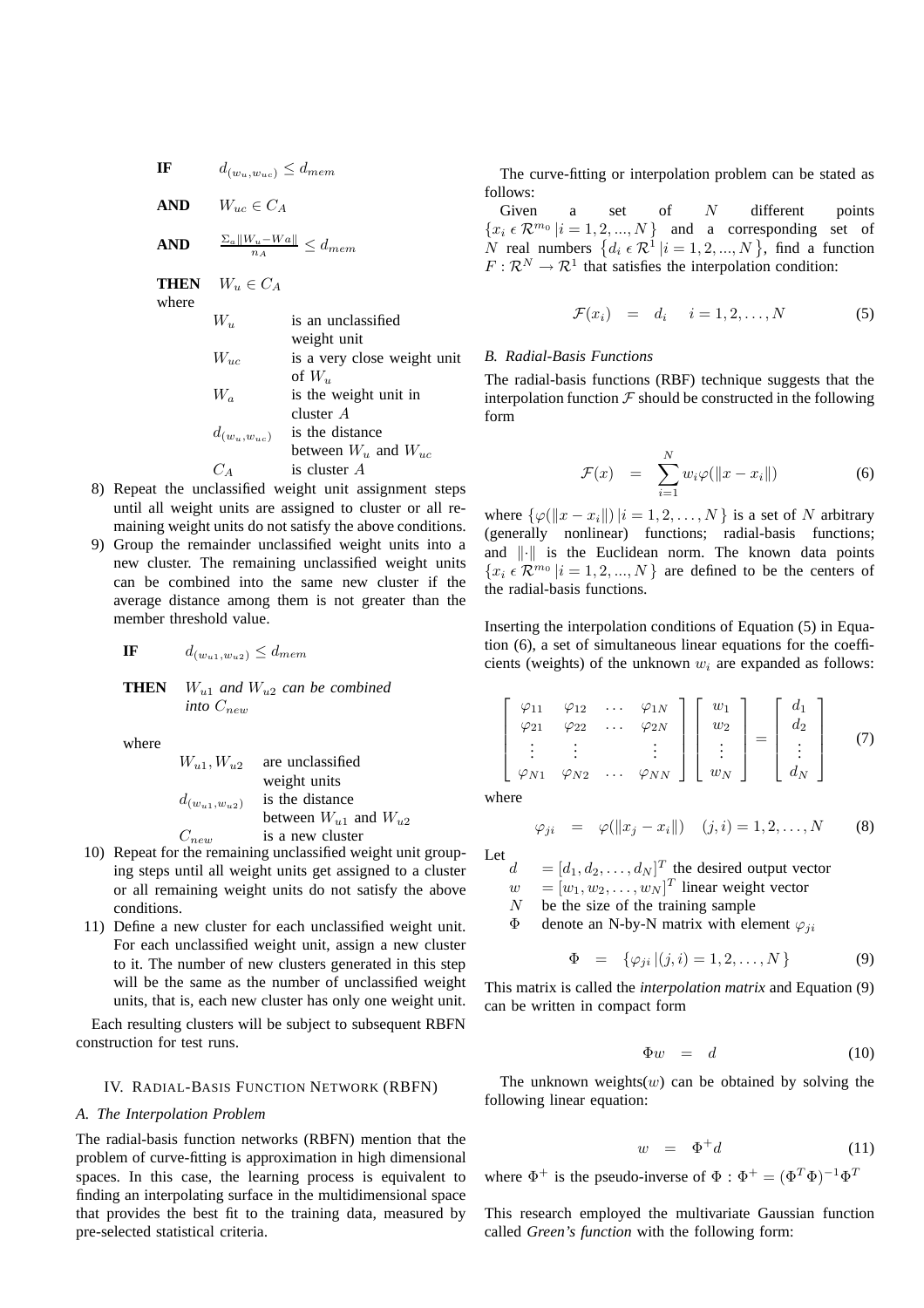$$
G(x, x_i) = exp(-\frac{\|x - x_i\|^2}{2\sigma_i^2})
$$
\n(12)

#### *C. Regularization Networks*

The regularization network consists of three layers:

- *input layer* is composed of input nodes that is equal to the dimension  $m_0$  of the input vector  $x$ ,
- *hidden layer* is composed of nonlinear units that are connected directly to all nodes in the input layer,
- *output layer* consists of a single linear unit fully connected to the hidden layer.

There is one hidden unit for each data point  $x_i$ ,  $i =$  $1, 2, \ldots, N$ , where N is the size of the training sample. Green's function is used as the activation function of individual hidden units. Therefore the output of the  $i^{th}$  hidden unit is  $G(x, x_i)$ . The output of the network is a linearly weighted sum of the outputs of the hidden units.

The regularization network models the interpolation function  $F$  as a linear superposition (linear weighted sum) of multivariate Gaussian functions whose size is equal to the number of the given sample input N:

$$
F(x) = \sum_{i=1}^{N} w_i G(x, x_i)
$$
 (13)

or,

$$
F(x) = \sum_{i=1}^{N} w_i exp(-\frac{\|x - x_i\|^2}{2\sigma_i^2})
$$
 (14)

where  $w_i$  are the weights.

# *D. Generalized RBF Networks*

In the regularization networks, the number of Green functions is equal to the number of the training examples. This causes computationally inefficient in practice, in the sense that it may require a very large number of basis functions.

In real world practical situations, finding the linear basis function weights needs to invert a very large  $N \times N$  matrix which is computationally complex. To overcome this problem, the network complexity needs to be reduced to find a solution that approximates the solution produced by the regularization network. Let  $F^*(x)$  be the approximated solution,

$$
F^*(x) = \sum_{i=1}^{m_1} w_i \varphi(x)
$$
 (15)

where  $\{\varphi(x \mid i = 1, 2, \ldots, m_1)\}\$  is a new set of basis functions. Typically, the number of basis functions is less than the number of data points  $(m_1 \leq N)$ , and  $w_i$  forms a new set of weights. Then,

$$
\varphi_i(x) = G(||x - t_i||), \ \ i = 1, 2, \dots, m_1 \tag{16}
$$

where the set of centers  $\{t_i | i = 1, 2, \dots, m_1\}$  is to be determined. Then  $F^*(x)$  can be refined as

$$
F(x) = \sum_{i}^{m_1} w_i G(x, t_i) = \sum_{i=1}^{m_1} w_i G(||x - t_i||)
$$
 (17)

# V. THE EXPERIMENT

The experiment was carried out on 118 software modules that were measured by 11 software metrics and normalized in the range 0 to 1. The data was separated into two sets, 89 modules for the training set and 29 modules for the test set. The training set was used to construct the SOM clusters and the RBF model. The test set was used for subsequent test runs.

We first grouped data in to 57 groups with SOM, clustered the 57 groups with the proposed clustering approach to 15 clusters. We then applied the RBF model to each cluster to predict the software faults. A post-mortem analysis was performed to assess the accuracy of the model.

# *A. Data Clustering*

SOM was applied to the training process covering two phases for fine grain classification [17]. The first phase was the ordering phase in which all weight vectors of the map units were ordered. In the second phase, the values of the weight vectors were fine-tuned to adjust the SOM structure based on the following parameters:

- size of the map:  $11 \times 8$
- initial neighborhood radius: 10 (ordering phase), 3 (tuning phase)
- initial condition: randomly initiated connections
- type of neighborhood function: Gaussian function
- learning rate: 0.05 (ordering phase), 0.02 (tuning phase)
- termination criterion: 1000 iterations (ordering phase) 10000 iterations (tuning phase)

The resulting SOM grouping consisted of 57 weight units with their own members. Further investigation revealed that the remaining 31 weight units were singleton units. As such, we discarded the remaining 31 weight units and fed the other 57 weight units to the proposed clustering approach with the member threshold value of 0.7. This yielded 15 data clusters.

# *B. Cluster Weighted Centering*

After data clustering phase, a fault predictive model was constructed using the RBFN to operate on each cluster. The GRBFN method is based on the concept that training neural network is a curve fitting process in high dimensional space [18]. Two kernel function (the Gaussian function in this case) parameters that made up the cluster weight used in the experiment are cluster center and its radius.

Center estimation is a process for determinating proper number of centers in the clusters and their specific location. In principle, the number of centers of a cluster is the same as the number of weight units in that cluster. The SOM algorithm is used to estimate the location of the centers. For example, for a cluster having 3 weight units obtained from SOM clustering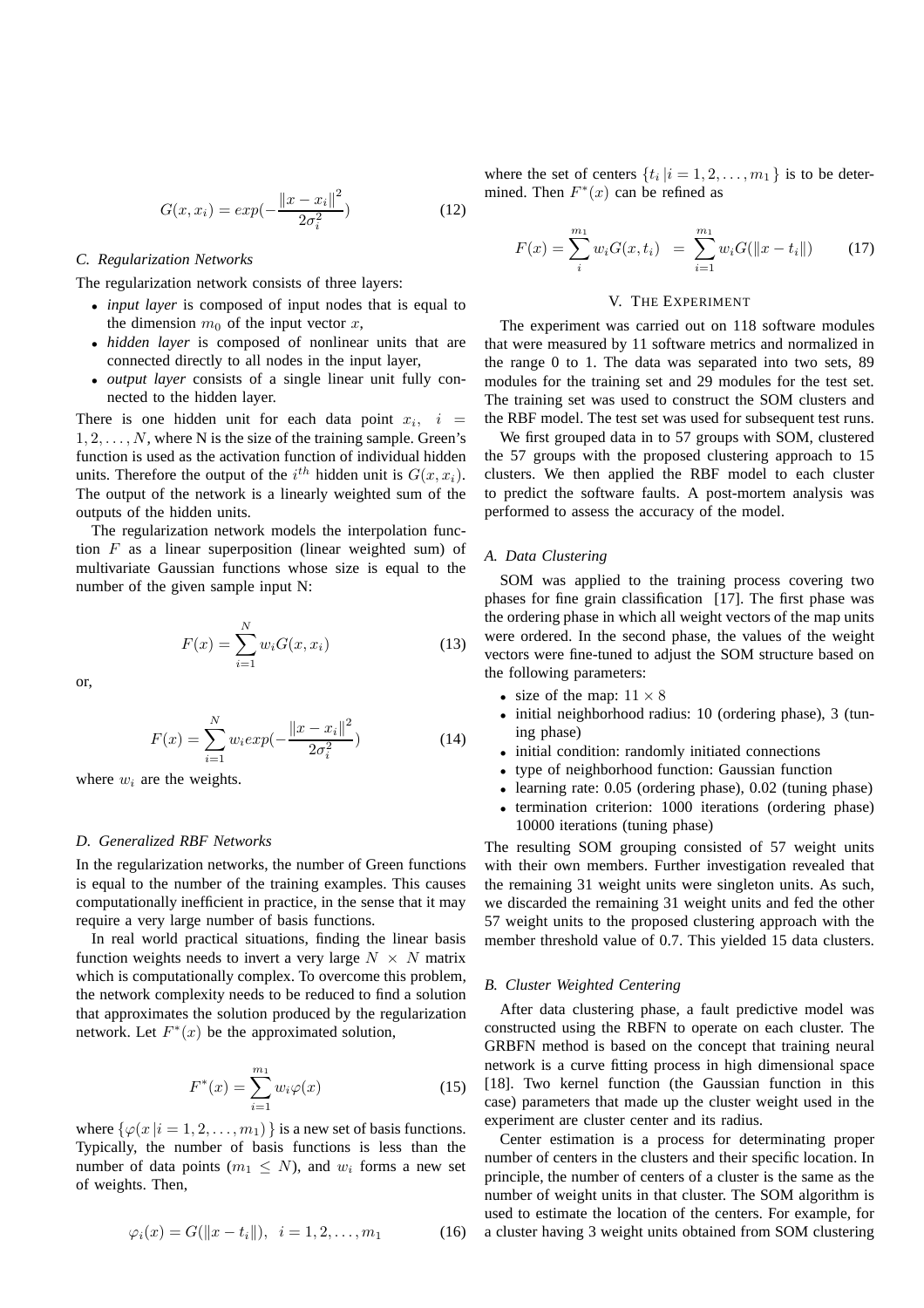along with 15 data points (or software modules), we designate the weight units as the 3 centers of the cluster. Three new weight units are then introduced and the SOM process is reapplied. The resulting cluster formation will have the three newly introduced weight units as the new centers for the consider cluster.

The width of the Gaussian function  $(\sigma)$  for each cluster is defined as follows:

$$
\sigma = \frac{d}{\sqrt{2M}}\tag{18}
$$

where

M is the number of centers.

 $d$  is the maximum distance between the centers.

## *C. Fault Predictive Models*

When the centers and the width of Guassian function are defined, the fault predictive model can be constructed with the RBFN for each cluster. The structure of our network consists of three layers encompassing 11 input nodes in the input layer, a number of hidden nodes in the hidden layer (which are determined by the number of centers in the clusters), and 3 output nodes in the output layer. The output value denotes the number of faults obtained from the experiment, displayed in binary format. For example, the values '000', '010', and '111' represent zero, two, and seven faults, respectively.

During the experiment, training data was fed to the RBFN to generate weights between the hidden layer and the output layer. Test data was then applied to the fault prediction process. If the prediction yields low accuracy, the clusters must be reorganized.

To reorganize the formation, the previous process is repeated with the number of centers incremented by one. This model restructuring by center-plus-one progression continues until the predicted accuracy is acquired or the number of centers reaches the number of training data points of that cluster.

Based on the above procedures, our model yields a 93% prediction accuracy of test data. Beside the correctness percentage, another evaluation criterion called the mean of absolute residual (MAR) [19] is also applied to the model with the value of 0.17. AR is defined as

$$
AR = |y - \hat{y}| \tag{19}
$$

where

 $y$  is the actual number of faults.

 $\hat{y}$  is the predicted number of faults

# *D. Result Analysis*

During RBF application to each cluster, the covariance matrix of the data and their corresponding eigen vector and eigen value were computed to assess any variation deviated from earlier training results. For multi-dimensional space, the eigen vectors and eigen values represent the axes of the ellipsoids and their lengths, respectively. The highest eigen value for each group of cluster represents the maximum spread of the corresponding feature.

Therefore, the software metrics corresponding to the highest eigen value axis will entail the maximum spread of software metrics.

#### VI. CONCLUSION

The application of neural networks in predicting software fault requires enormous amount of data. Analyzing these data is a major undertaking that must be carried out with the help of proper models. We proposed a systematic approach to categorize closely related data using SOM method in conjunction with proposed clustering approach, and the RBFN method to accentuate the analysis of software fault prediction accuracy. With proper fine-tuning, the number of faults for each component can be determined and applied to subsequent predictive quality. A notable characteristic of data which effects the number of clusters is fault scattering pattern. If the faults of the component under investigation do not correspond to the software metrics, fault prediction will not be accurate and meaningful.

We envision several approaches for reliability model improvement. First and foremost is metrics selection. It is difficult to find a proper mix of metrics for the model parameters. Second, determining meaningful features to extract fault pattern for subsequent analysis is not a straightforward formulation. Third, proper data clustering technique will enhance not only the efficiency of the training process, but also the performance of the model predictability precision. Accurate predictions obtained from such a good reliability model will be conducive toward higher software process efficiency and product quality.

#### **REFERENCES**

- [1] J. D. Musa, A. Iannino, and K. Okumoto, *Software Reliability Measurement, Prediction, Application*. the United States of America: McGraw-Hill Book Company, 1987.
- [2] C. Anderson, A. V. Mayrhauser, and T. Chen, "Assessing neural networks as guides for testing activities," pp. 155–165, March 1996.
- [3] W. A. Adnan and M. H. Yaacob, "An integrated neural-fuzzy system of software reliability prediction," pp. 154–158, December 1994.
- [4] S. Hong and K. Kim, "Identifying fault prone modules: An empirical study in telecommunication system," pp. 179–183, March 1998.
- [5] T. J. Ostrand, E. J. Weyuker, and R. M. Bell, "Predicting the location and number of faults in large software systems," *IEEE Transactions on Software Engineering*, vol. 31, no. 4, pp. 340 – 355, 2005.
- [6] P. Eklund and L. Kallin, "Fuzzy systems," Febuary 2000, lecture Notes prepared for courses at the Department of Computing Science at Umeå University, Sweden.
- [7] W. Pedrycz, G. Succi, M. Reformat, P. Musilek, and X. Bai, "Self organizing maps as a tool for software analysis," pp. 93–97, May 2001.
- [8] S. Haykin, *Neural Networks*. the United States of America: Prentice Hall, 1999.
- [9] S. H. Kan, *Metrics and Models in Software Quality Engineering*. Massachusetts: Addison-Wesley, 1995.
- [10] F. Lanubile, "Evaluating predictive models derived from software measure," *Journal of Systems and Software*, vol. 38, no. 1, pp. 225 – 234, 1996.
- [11] T. Kohonen, E. Oja, O. Simula, A. Visa, and J. Kangas, "Engineering applications of the self-organizing map," pp. 1358–1384, October 1996.
- [12] S. Kaski, J. Nikkila, and T. Kohonen, "Methods for interpreting a selforganizied map in data analysis," Brussels, Belgium, pp. 185–190, April 1998.